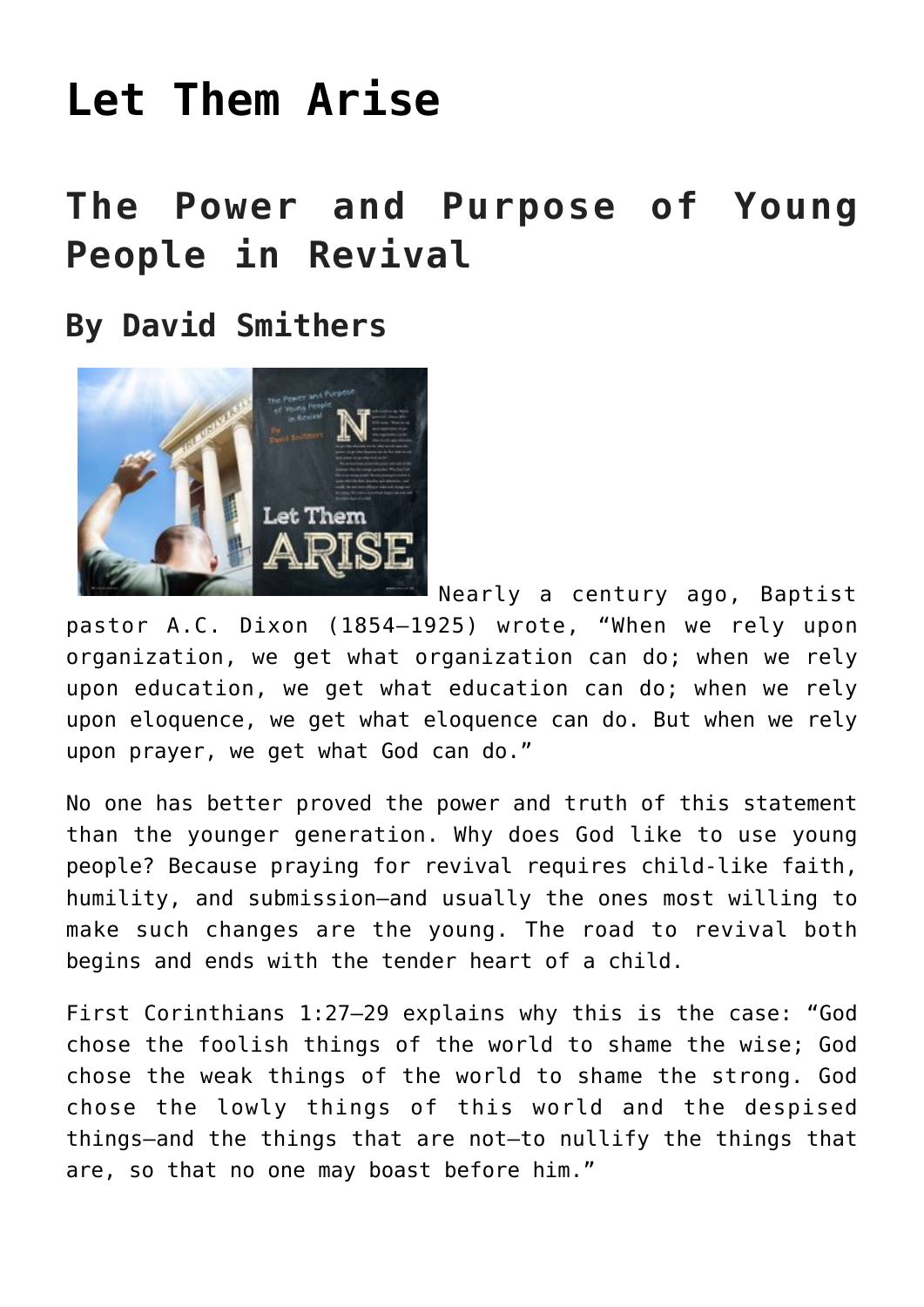Yes, our young people are tomorrow's leaders. Yes, they are creative, talented, untapped bundles of potential willing to try new things. But that is not the primary reason God so often uses them. It's not their talent and potential that qualifies them most as carriers of revival but rather their hungry hearts and honest faith.

Too often God has to pass over the old guard and use our young people because He can't freely move through an older generation's extrabiblical rules and expectations. God prefers to work through those who are small enough, simple enough, and even flawed enough to erase all the debate over who did what. Why does God like to use young people? Because God's glory shines brightest through a humble heart!

#### **God's Hidden Vessels of Revival**

God's most precious treasures are often hidden in plain sight because of their seeming insignificance. Remember the Old Testament account of God rescuing His people through Hannah's prayers and the fearless faith of her son, Samuel (1 Sam. 3:1–20)? Through this one boy's prophetic ministry, God revealed His power and drove out the enemy. Yet years later when Samuel had grown into a strong and confident minister, he nearly stumbled over the very principles of grace and humility that had thrust him into his own prophetic service.

With the best of intentions, the old prophet at first overlooked the young shepherd boy named David. Swayed by outward appearances, Samuel momentarily confused the strength and talents of people for the grace and anointing of God. But God told him, "Do not consider his appearance or his height, for I have rejected him. The Lord does not look at the things people look at. People look at the outward appearance, but the Lord looks at the heart" (1 Sam. 16:7).

Isn't it strange that we can forget the very principles of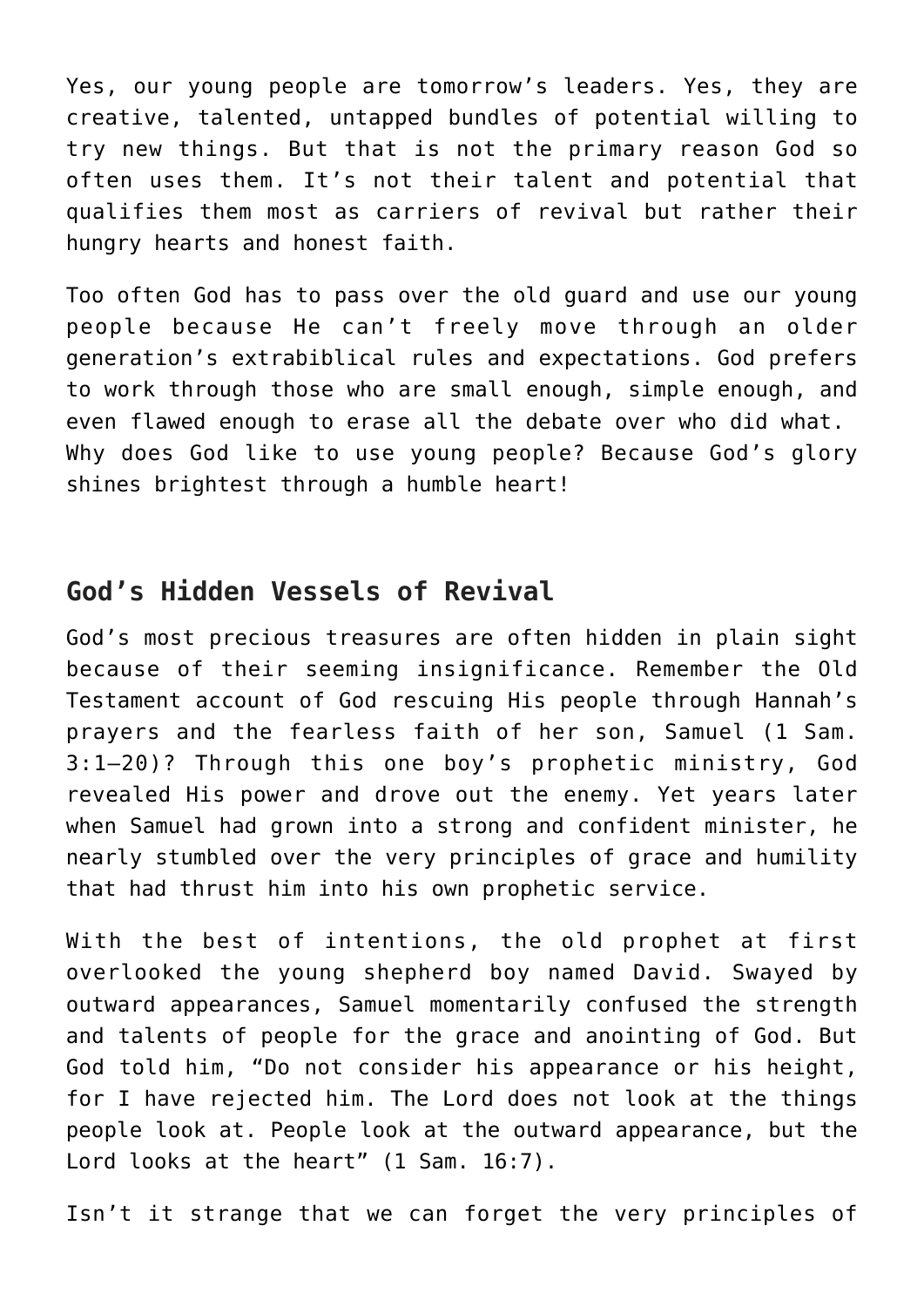grace that we ourselves have benefited from? This divine partnership between childlike faith and revival can be traced throughout all the great moves of God. The last 300 years of Church history have been marked by powerful spiritual revivals and subsequent seasons of miraculous missionary growth. More people have come to Christ during this modern era of evangelism than during the previous 1,800-plus years combined. Much of this supernatural growth can be directly traced to the prayerful lives of the younger generation.

#### **Great Awakenings and Missions**

Early in the 18th century, when God began to reignite the fires of 24/7 prayer, revival, and world missions, He used a young Moravian in his mid-20s by the name of Nikolaus Ludwig von Zinzendorf. A few years later God used the Moravians again to help ignite revival in England by inspiring two young Wesley brothers (John and Charles) and a slightly cross-eyed 21-year-old by the name of George Whitefield.

Through these fearless young Methodists, God birthed miracles of grace and power that the great English Reformers and Puritans had only imagined. The young men preached the gospel with power and passion to tens of thousands, and Britain was awakened and rescued from moral collapse and certain destruction. Many people considered them unorthodox, reckless, and inexperienced. But God used them to change the course of history!

This era of Great Awakening and the evangelical revival radically redefined the Church's view of the character of God, the Great Commission, and the eternal needs of an unreached world. By the end of the 18th century the fires of revival had given birth to the modern missions movement in the British Isles. Soon William Carey, Henry Martyn, Robert Morrison, Robert Moffat, Alexander Duff, David Livingston, and James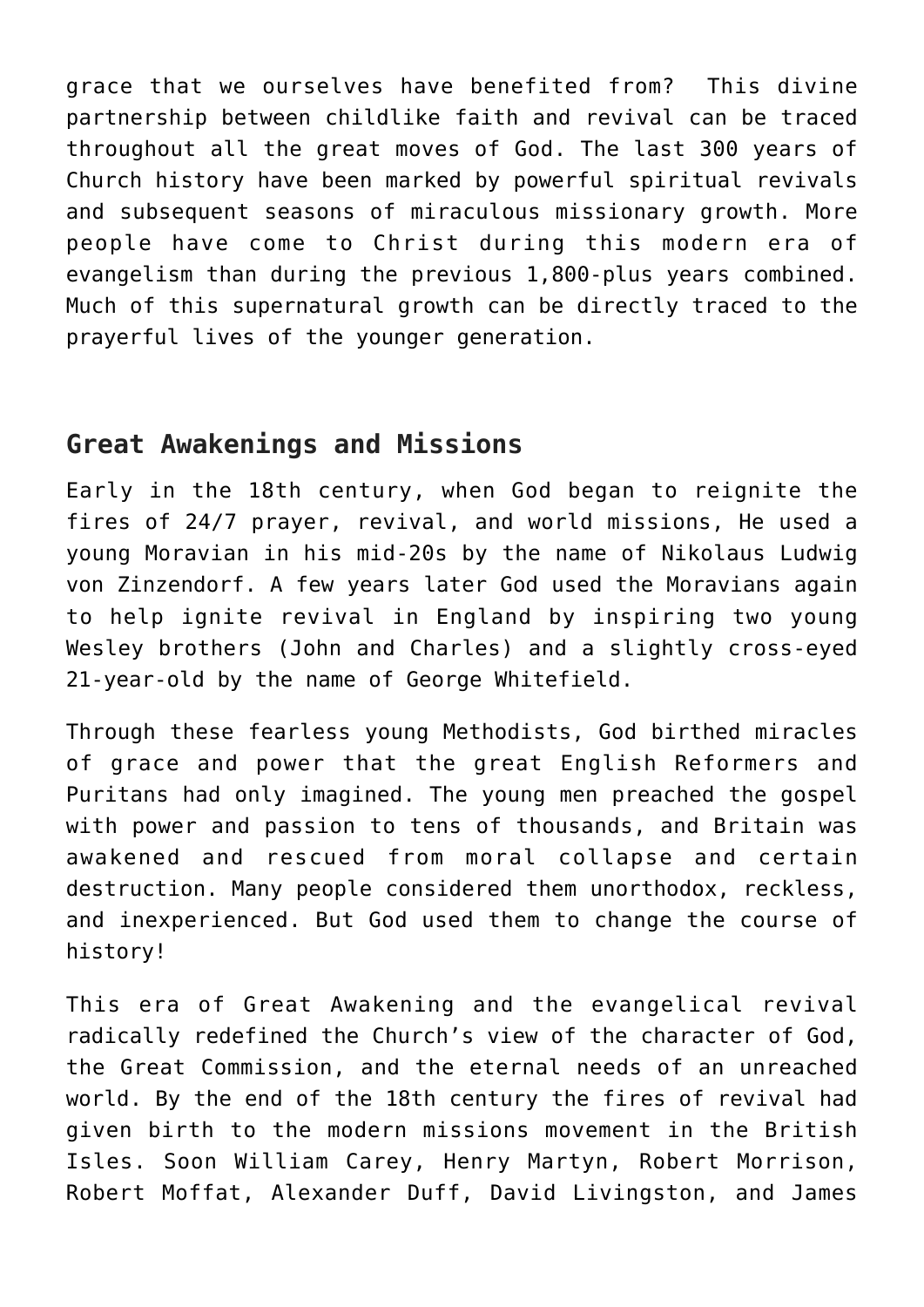Hudson Taylor—all men in their 20s—were setting out to share the hope of Christ with a gospel-starved world.

#### **The Haystack Prayer Meeting**

By the early 1800s the Second Great Awakening was transforming whole communities and colleges in the Northeastern part of the United States. In 1806, when a young 23-year-old freshman named Samuel J. Mills arrived at Williams College in Williamstown, MA, he found the campus stirred by the recent move of the Holy Spirit.

One hot August day Mills and four other Williams College students were praying in an open field just off campus when suddenly they were caught in a thunderstorm. They took shelter in a nearby haystack and finished their prayer meeting. Before returning to campus, they pledged to take personal responsibility for the Great Commission. They committed the matter to prayer and went to work at mobilizing their fellow classmates. Only six years later, in 1812, America was sending out its very first missionaries to Asia—all because a handful of young college students dared to believe God's Word and pray it into action.

Today Samuel J. Mills is remembered as the father of American missions. But initially, some dismissed him because he was young, he was socially awkward, and he had an odd speaking voice. Most people never assumed that Mills would ever accomplish anything of lasting value. In spite of Mills's youth and inexperience, God used him to awaken and mobilize the American Church.

God is no respecter of age, title, or position, but He always honors and blesses humility and childlike faith!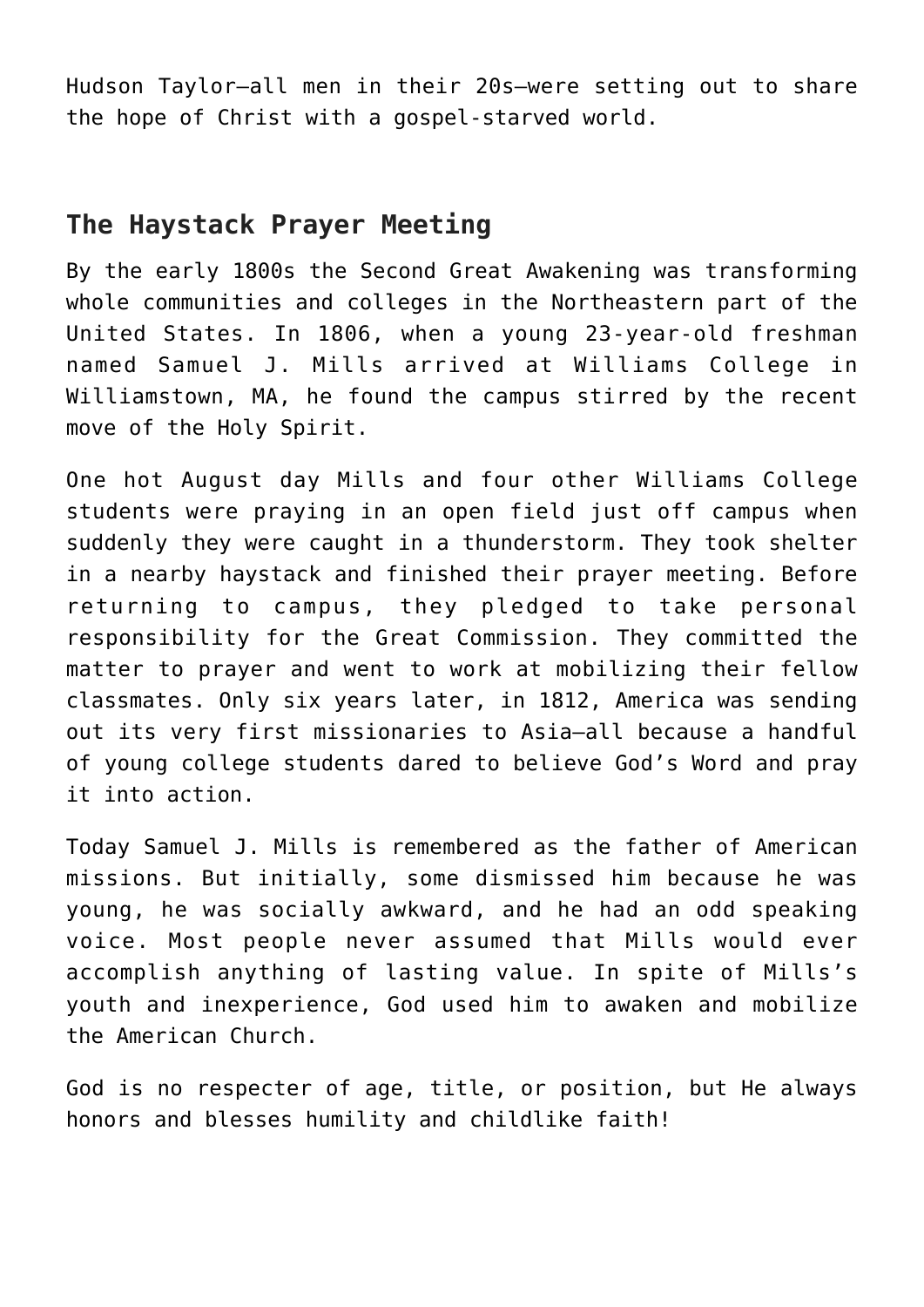#### **The Welsh Revival**

Evan Roberts is another example of the hidden gems (even spiritual misfits) God so often uses to bring revival. By 1902 many believers in the British Isles had begun to earnestly pray for another outpouring of the Holy Spirit. Many seasoned leaders were ready to move the Church forward into a new era of spiritual awakening. Then in 1904 God surprised everyone by using an unknown young coal miner named Evan Roberts.

Roberts was a 26-year-old who had dropped out of Bible school to go home and pray for revival. The revival started at a midweek young people's meeting as Roberts shared his vision for revival in Wales. Soon, everywhere Roberts and his young ministry team went, the fires of revival followed. Within a year and a half much of Wales had been radically awakened and transformed.

Like many of God's instruments of revival, Evan Roberts was not a great orator or brilliant theologian. But he did know how to obey the promptings of the Holy Spirit. Often when trying to pray or preach, he became so overwhelmed by the Spirit he couldn't speak. He would collapse behind the pulpit and sob like a baby. Then the Holy Spirit would sweep through the congregation and people would begin to spontaneously confess their sins. Others, convicted by those confessions, would then stream down the aisles and come to Christ.

The meetings would often run night and day, around the clock, because the miners would sometimes arrive late and start the process all over again. Roberts was proof that God is able to do much more through much less, when a heart is fully surrendered to the Holy Spirit!

#### **The Jesus People Movement**

Because God's ways are higher than ours, we sometimes miss or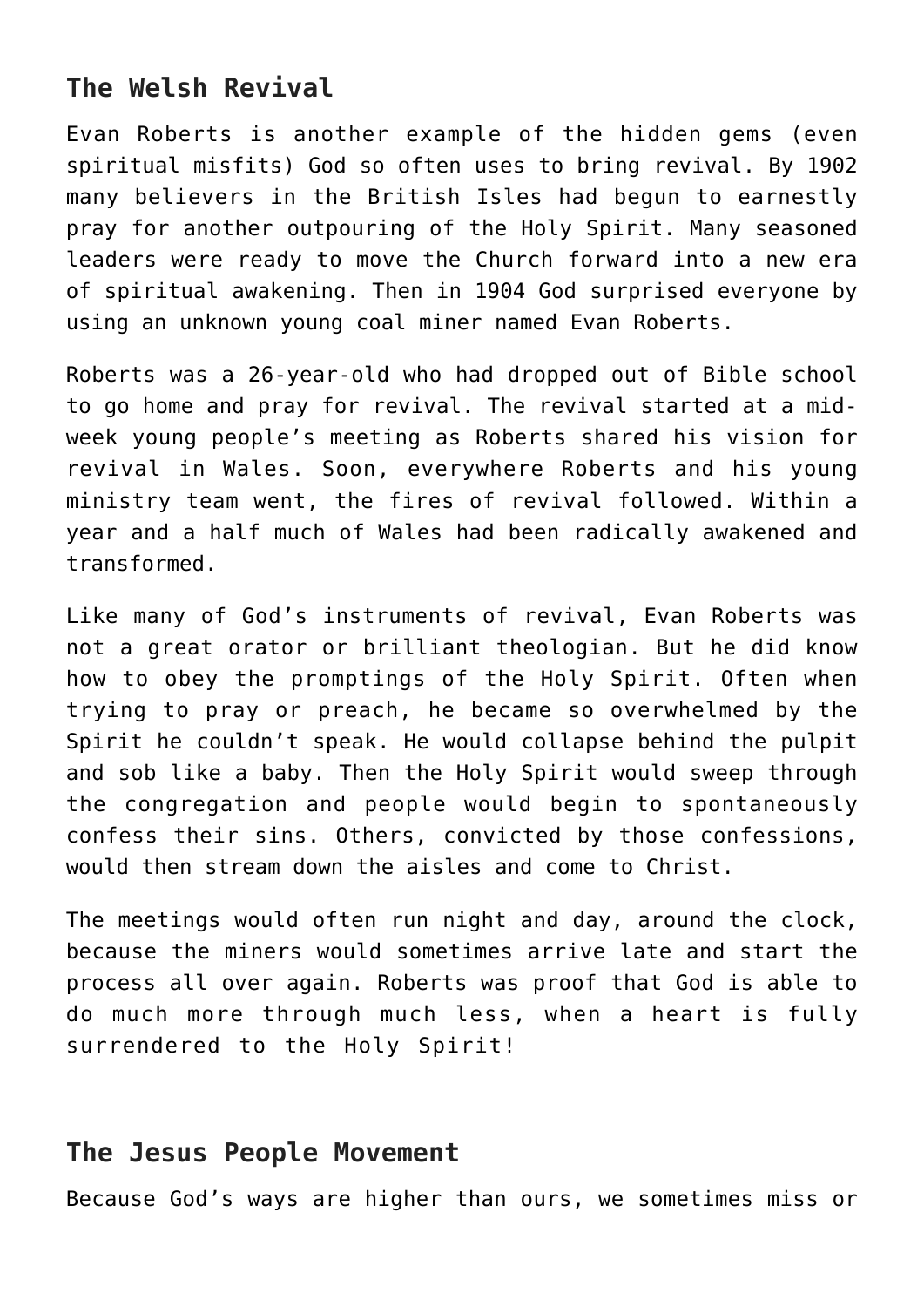even reject some of His most precious gifts. Just as God loves to hide gems beneath the clay or hide pearls in rough oysters, He delights to send revival through flawed and broken people. This is exactly what happened in the late 1960s and early '70s during the Jesus People Movement.

It was an age of political and social unrest—an era of defiant self-expression. War, riots, and assassinations cast a dark shadow of fear over the whole nation. Many within the evangelical church had been praying for revival since the late '50s, yet everything seemed to be growing steadily worse.

Then in 1967 revival broke out in an unexpected place—among the hippies of Haight-Ashbury in San Francisco. From there the revival quietly spread south and gained momentum in Orange County at Costa Mesa's Calvary Chapel. Soon a wave of revival was washing over the whole California coast, transforming thousands of young drug addicts and runaways. Whole motorcycle gangs reportedly converted to Christ. Dozens of go-go bars across the state turned into Christian coffee houses where young people sang worship songs and prayed.

The revival moved east and broke out in places like Asbury College in Wilmore, KY. Then, seemingly unrelated, revival also broke out in Canada around 1971. God was sovereignly moving in a variety of different ways all across America, but especially among the youth counterculture. The February 9, 1971 issue of Look magazine quoted one very optimistic minister as saying, "It's the greatest awakening in the history of the Church, and it's kids. Kids are leading it."

Many of the older generation who had been praying for revival were not prepared for the manner God chose to move and the people He chose to use. Though God was unquestionably working, some people still resisted the revival because its converts were barefoot and shaggy or too charismatic and unconventional. Young seekers were regularly told that they could not come into churches unless they cut their hair and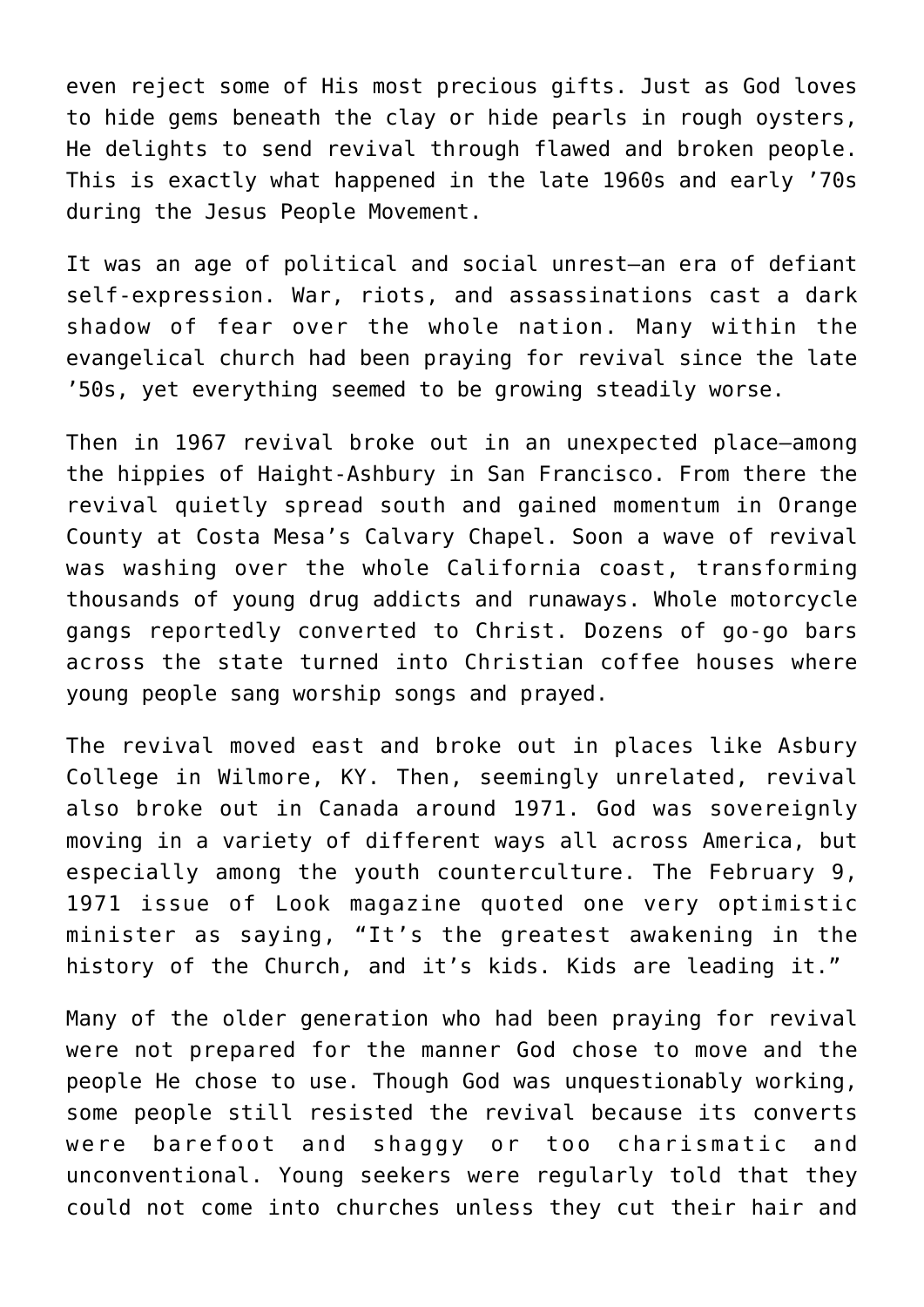put on shoes.

Many others recognized what God was doing and quickly adapted to the needs of the new converts. But it is sad that some, to this day, refuse to acknowledge the lasting significance of this powerful move of God!

#### **The Two Faces of Revival**

As useful as young people are in revival, we must not forget that God typically works through a shared partnership between the older and younger generations. This is the message of Joel 2:28 (echoed in Acts 2:17) about the last days: God says, "I will pour out my Spirit on all people. Your sons and daughters will prophesy, your old men will dream dreams, your young men will see visions."

The birth and ministry of Jesus confirms this same truth. Luke 1:1–20 tells us that the coming of Jesus and the forerunner ministry of John the Baptist, were birthed through two very different families and generations. One was older and declining in strength; the other was young and energetic but very inexperienced.

God reached out first to the older Zechariah and Elizabeth. Even though Gabriel tried to encourage Zechariah that his prayers had been answered, Zechariah couldn't accept it. Apparently his physical circumstances or past disappointments had blinded his eyes of faith. So the Lord disciplined him, and Zechariah temporarily lost his voice and his power of influence.

Nevertheless, God in His mercy still used him and Elizabeth in this special season of grace.

The younger Mary responded quite differently from Zechariah. In spite of the greater obstacles she faced, she responded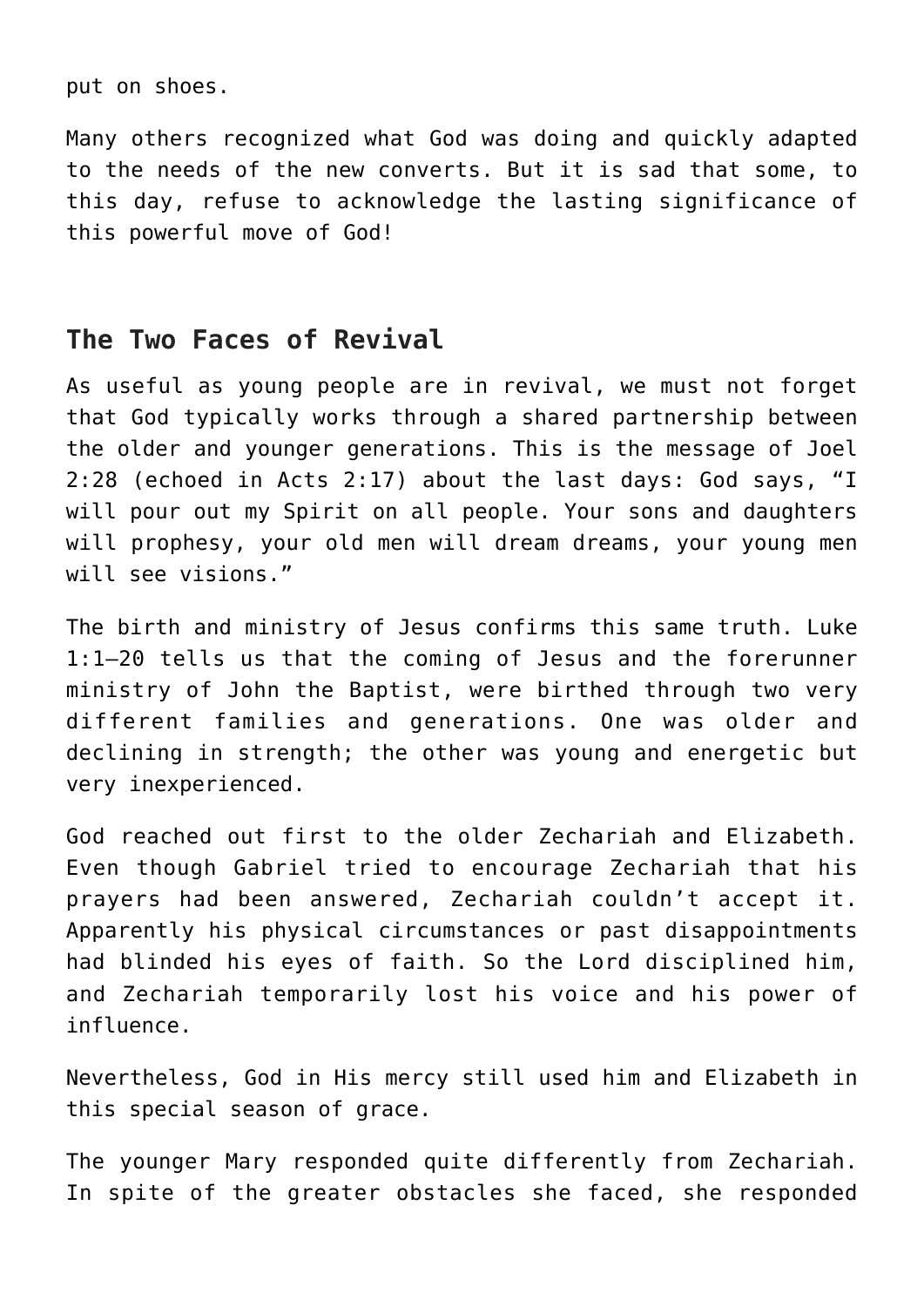with a tender heart of faith and submission.

"How will this be," Mary asked the angel, "since I am a virgin?"

The angel answered, "The Holy Spirit will come on you, and the power of the Most High will overshadow you. So the holy one to be born will be called the Son of God. Even Elizabeth your relative is going to have a child in her old age, and she who was said to be unable to conceive is in her sixth month. For no word from God will ever fail."

"I am the Lord's servant," Mary answered. "May your word to me be fulfilled." Then the angel left her (Luke 1:34–38).

#### **We Don't See Like the Lord Sees!**

It's this kind of faith and humility that makes our young people such powerful tools in the hand of God. Humble hearts always make better homes for the Spirit of revival than heads full of assumptions. The thing that gives our young people so much potential is not their head but their heart connection with God.

If, in our pursuit for revival, we trust in what we can see and touch, we are destined to be swayed by the fool's gold of human strength, or stumbled by God's unconventional means and methods.

Remember, those who knew Jesus best were deeply offended by His outward meekness and humanity. They missed the day of their own visitation. "When He had come to His own country, He taught them in their synagogue, so that they were astonished and said, 'Where did this Man get this wisdom and these mighty works? Is this not the carpenter's son?'. . . So they were offended at Him. . . . Now He did not do many mighty works there because of their unbelief" (Matt. 13:54–58, NKJV).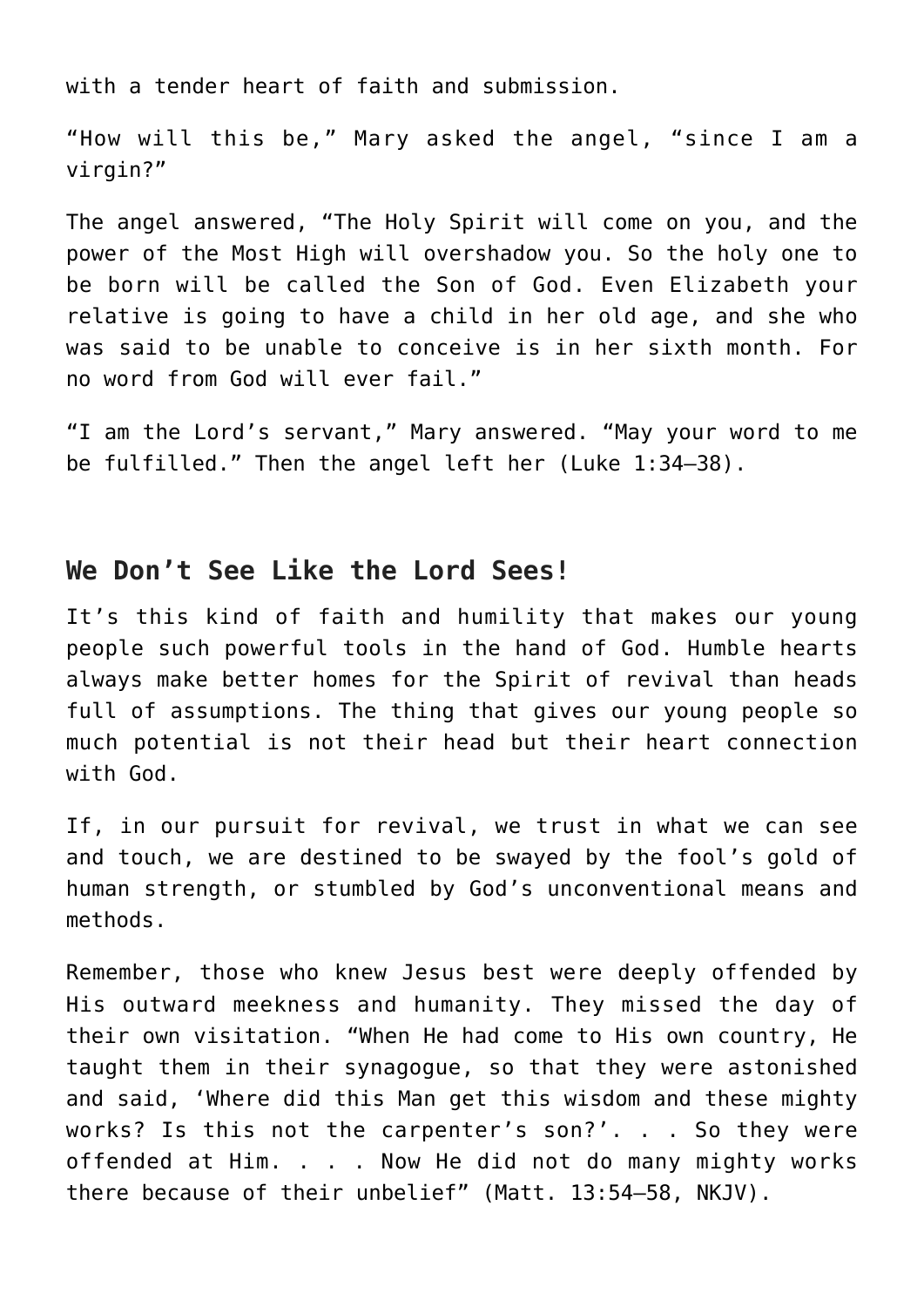May we not make the same mistake!

If we want to see revival, God may be asking us to cultivate in ourselves, whatever our age, the tender heart of the young—a hungry heart with honest faith. A heart that relies upon prayer to see what God can do.

DAVID SMITHERS and his wife Lucretia serve as the English ministers for the Chinese Christian Assembly in Pomona, CA. He is the founder and director of [Awake and Go prayer network](http://awakeandgo.com/) and also serves on the leadership team for the [Collegiate Day of](http://collegiatedayofprayer.org/) [Prayer](http://collegiatedayofprayer.org/).

### **The War on Children**

### **By Chris White**

After working with students on college campuses for many years, I have noticed a shift in their emotional and spiritual personalities. Today's kids are great—loaded with possibilities for success—and it's a privilege to take the time to mentor them and help them find their niche for serving God. But they are coming to our campuses with deeper hurts and more emotional baggage than ever before. What happened?

The Bible is clear that children are special to the Lord and play a crucial role in the Kingdom of heaven. They are precious in the heart of the heavenly Father. Jesus said in Matthew 18:10, "See that you do not despise one of these little ones. For I tell you that their angels in heaven always see the face of my Father in heaven." In Luke 18:16, He declares that "the kingdom of God belongs to such as these." And Psalm 127:3 says that "children are a heritage from the Lord."

Yet we see from Scripture and history that the devil hates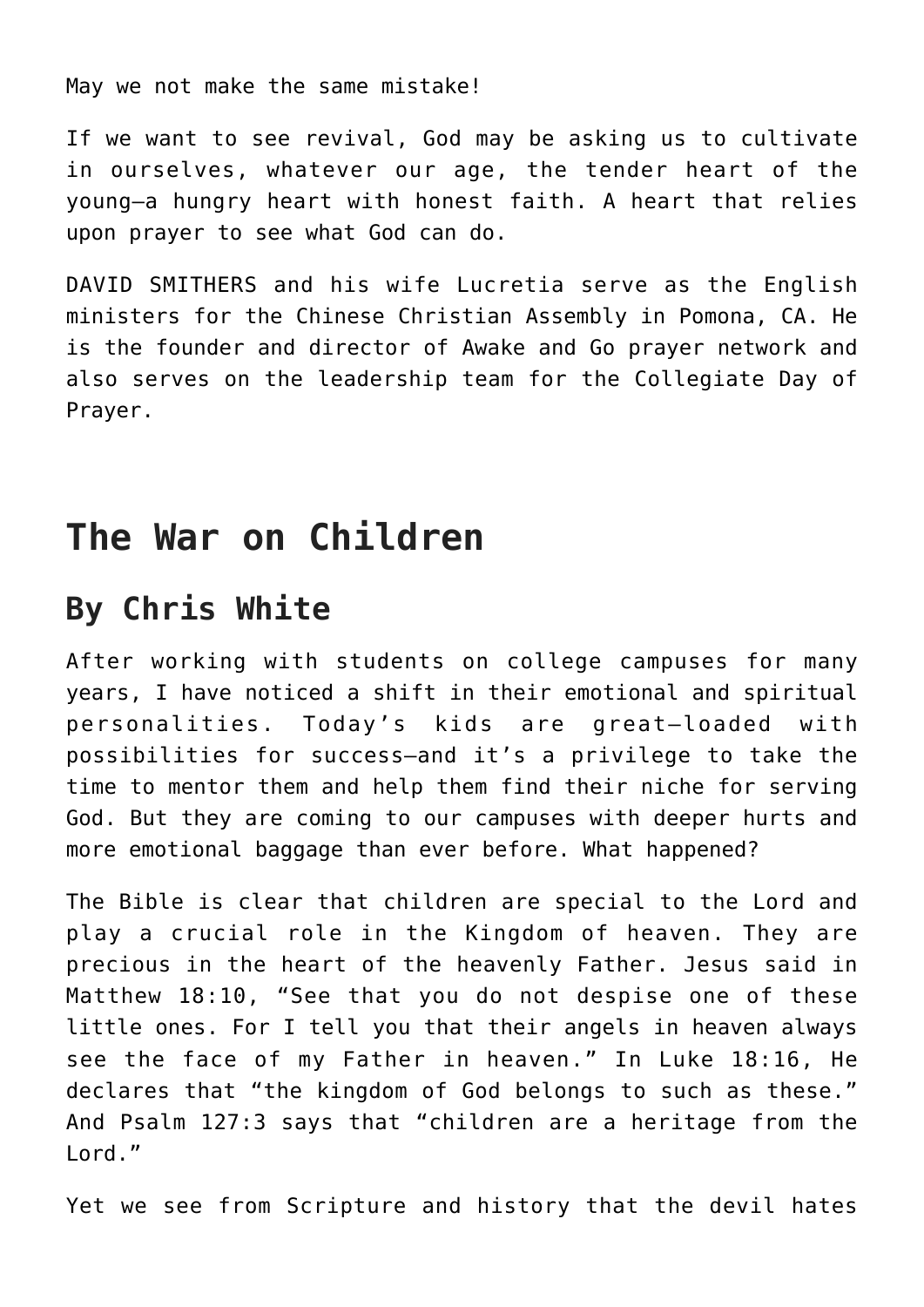everything God loves. Here are some examples:

- **The Jewish race:** The Lord chose the Jewish people as the firstfruits of His eternal Kingdom, yet the powers of hell and men have tried repeatedly to wipe out the Jews.
- **Women:** Because God declared that the judgment of the evil one would come through the seed of the woman (Gen. 3:15), the devil has had it in for women ever since, provoking abuse, oppression, and mistreatment of this half of the human race. Yet the Bible declares them fully co-heirs of the Kingdom of God together with men (Gal. 3:26–29).
- **Women and children**: The American suffragists Susan B. Anthony and Elizabeth Cady Stanton strongly opposed abortion, predicting that, if allowed, it would become a chief weapon against women. Why then should we be surprised that the devil would also make war upon children, who are so dear to the heart of God?
- **Marriage and the family:** Our generation is witnessing a profound devaluation of marriage and of children. There are many roots to these changes, but the sexual revolution of the 1960s played a large part. That revolution spearheaded an attack upon traditional marriage and morality, claiming that marriage was no more than a piece of paper.

David Elkind, professor emeritus of child development at Tufts University, describes these changes: "Up until the 1950s, we placed the needs of children and adolescents ahead of the needs of parents, and children flourished. . . . From the '60s on, we have put the needs of children and adolescents beneath the needs of adults and parents. The outcome is a lot of stress."

What has ensued since then is a continuing redefinition of marriage, without considering the consequences for children. Combine these cultural changes with the legalization of abortion in 1973, the breakdown of the family, and more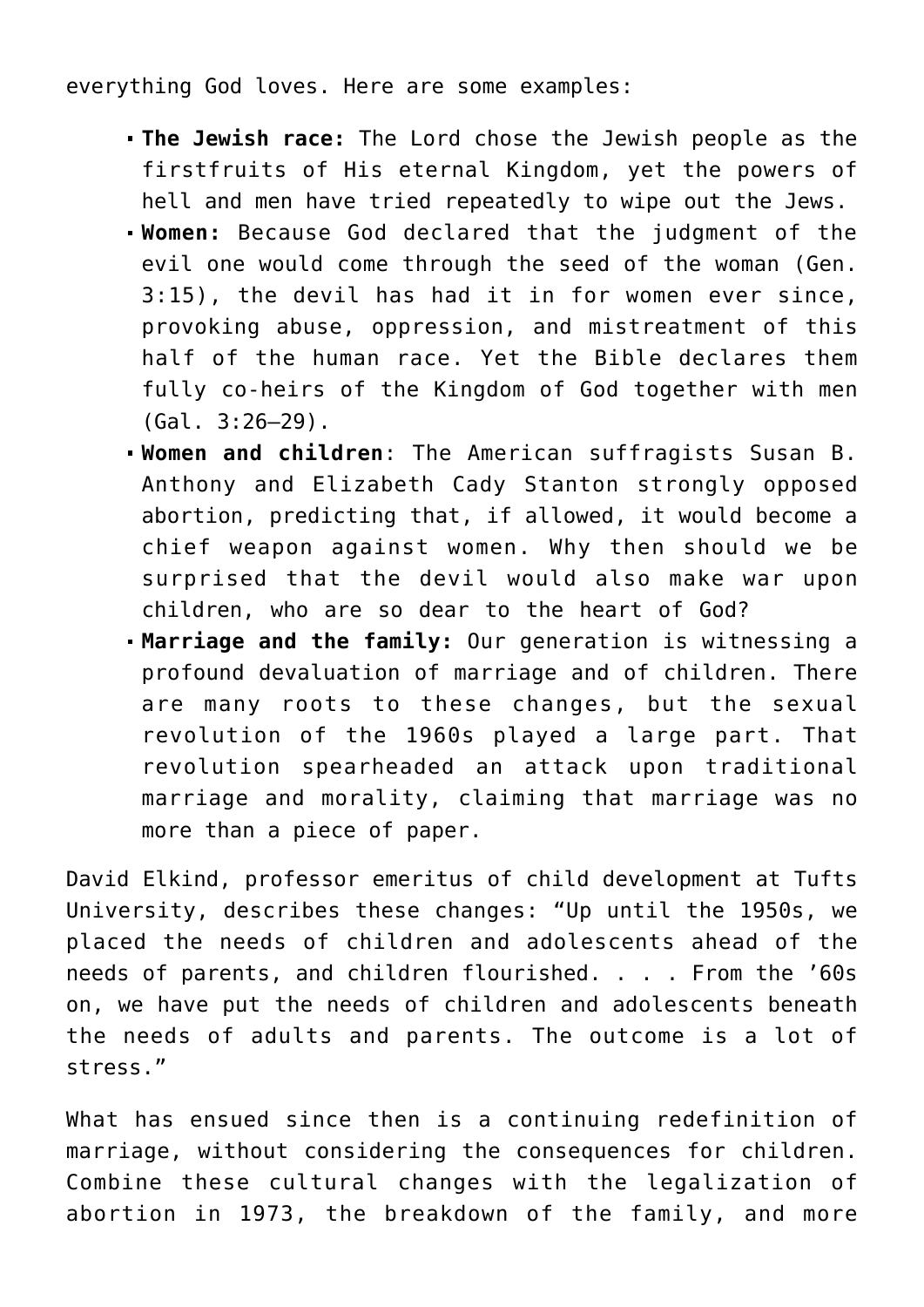recently, calls for the legalization of infanticide by university professors in the United States and England—and you have what can only be described as a "war on children."

#### **God's Plan: Godly Offspring**

In our time, the majority of children around the world are living in poverty. Many suffer abuse, neglect, and increasing exposure to immorality at an early age. How? Through the Internet as well as observing adult behavior around them. Thousands of children are ensnared in the worldwide sextrafficking industry.

Why is traditional marriage—the lifelong union of one man and one woman—so important? Marriage was not the invention of man but of God Himself. Malachi 2:15 declares, "Has not the one God made you? You belong to him in body and spirit. And what does the one God seek? Godly offspring. So be on your guard, and do not be unfaithful to the wife of your youth."

Children need a mother and a father who are faithful and loving to one another as well as to their offspring. A study published in May 2014 by the Center for Disease Control (CDC) provided strong evidence that children do best with their two biological parents. Such children avoid the majority of negative outcomes suffered by children living under other circumstances.

- 1. How should we respond to this war on children?
- 2. Repent of any sexual immorality in ourselves and live according to the standards of God's Word.
- 3. Value children—as much as God does—because they are His eternal heritage.
- 4. In this war with the enemy, battle for families through prayer! Pray that kids today will find the Savior, the only One who can redeem them and heal their brokenness.